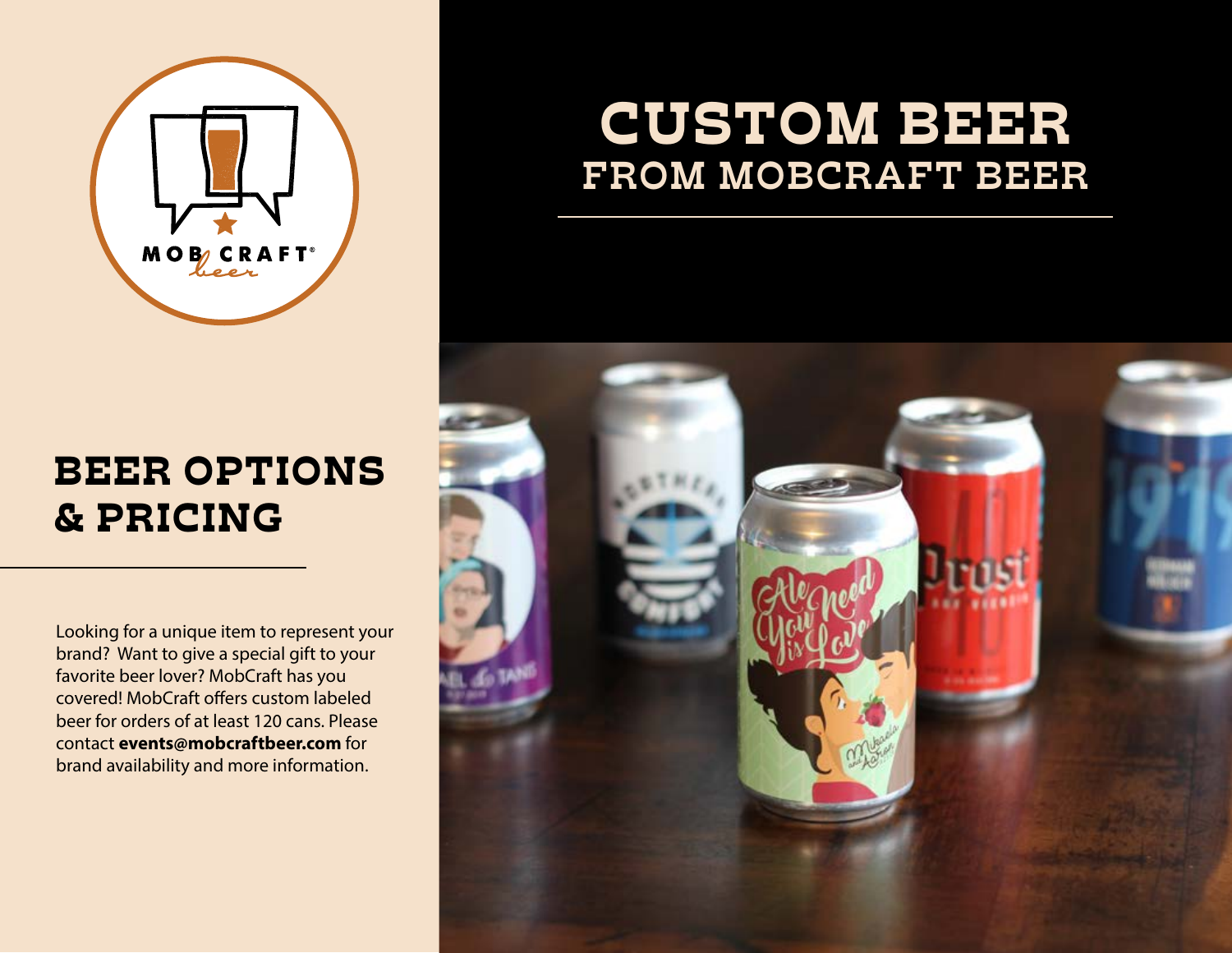# PRICE

## CAN PRICING (120 CANS OR MORE)

Prices include cans, labels, and beer. Label design is an additional fee. Prices do not include tax. Orders must be placed in increments of 24 cans; please see the table to the right for pricing. All brands are subject to availability. Cans are not for resale.



| ORDER FEES |
|------------|
|------------|

| <b>ORDER FEES</b>                                                                 | <b>ORDER FEE</b> | # OF CANS |
|-----------------------------------------------------------------------------------|------------------|-----------|
| All orders have a 120 can minimum and<br>must be placed in increments of 24 cans. | \$250            | 120       |
|                                                                                   | \$225            | 144-216   |
|                                                                                   | \$200            | 240-336   |
|                                                                                   | \$100            | $360+$    |